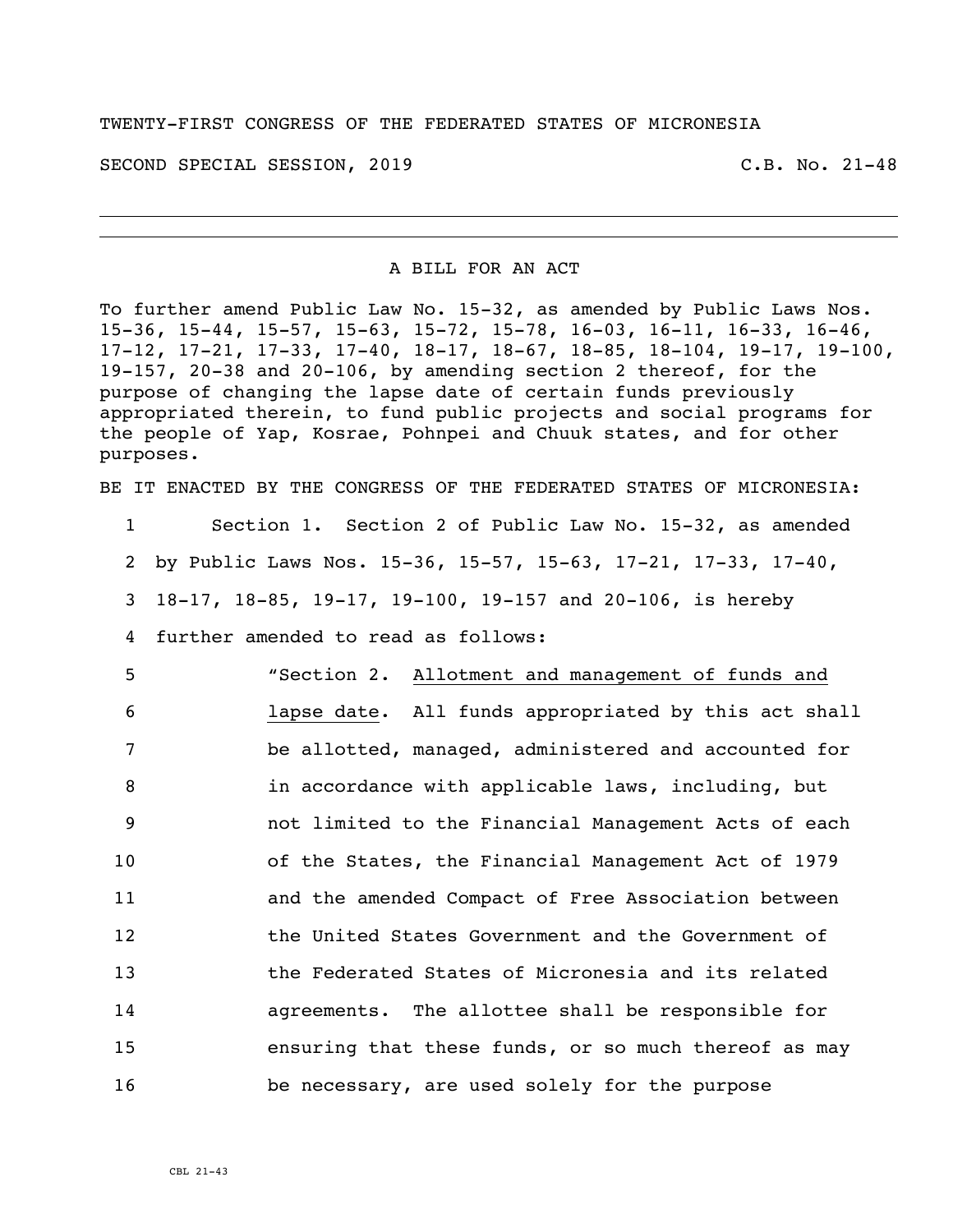C.B. No. 21-48

 specified in this act, and that no obligations are incurred in excess of the sum appropriated. The allottee of the funds appropriated under subsection (4)(a) of section 1 of this act shall be the Governor of Chuuk State or his designee. The allottee of funds appropriated under subsection 4(b) shall be the Mortlock Islands Development Authority (MIDA). The allottee of funds appropriated under subsection 4(d) of this act shall be the Southern Namoneas Development Authority. The allottee of fund appropriated under subsection 4(e) of this act shall be the Faichuk Development Authority. The allottee of funds appropriated under subsections 1 and 3 of section 1 of this act shall be the President of the Federated States of Micronesia or his designee, EXCEPT THAT the allottee of the funds appropriated 17 under subsections (1)(a), (b), (c), (d), (h), (j), (l) and (m) of section 1 of this act shall be the Mayor of Lelu Municipal Government and the allottee of funds appropriated under subsection 1(1)(v) of this act shall be the Mayor of Tafunsak Municipal Government or his designee. The allottee of funds appropriated under subsection 4(c) of section 1 of this act shall be the Governor of the Chuuk State. The allottee of funds appropriated under subsection